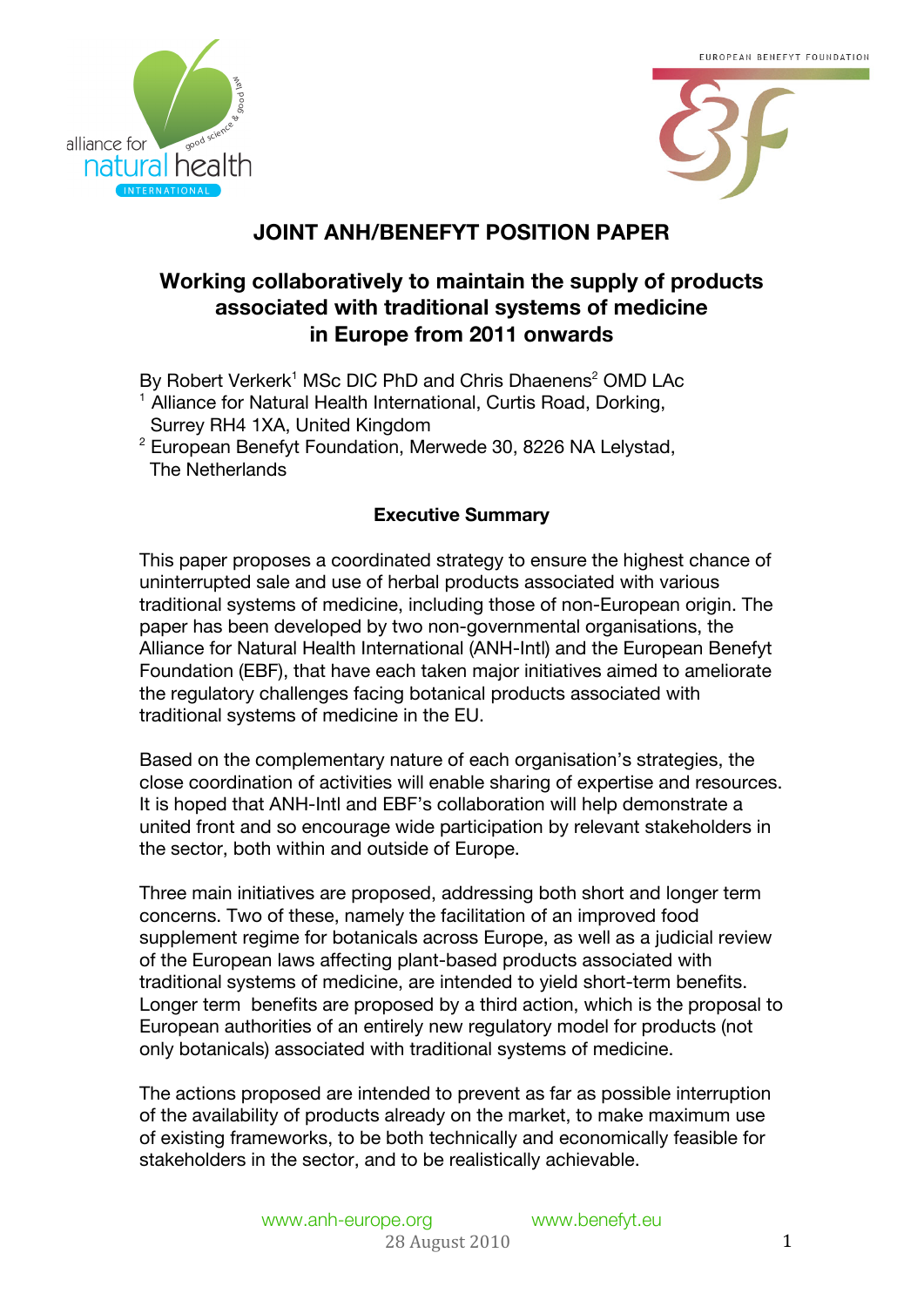## **Background**

Full implementation of the Traditional Herbal Medicinal Products Directive (THMPD) (EC Directive 2004/24/EC) as of  $1<sup>st</sup>$  May 2011 is likely to force from the European market thousands of products associated with traditional systems of medicine that have up until now been sold mainly as food supplements. The end of the 7 year transition phase of the directive will be interpreted by many Member States as a fundamental regime change whereby many herbs products included in products that have been sold safely as food supplements, often for decades, will need to be registered under the THMPD if they are to continue to be available beyond 30<sup>th</sup> April 2011.

While, in theory, national food supplement regimes for botanicals are maintained following this date, a number of factors suggest that it will be increasingly difficult to use this route to continue to sell or dispense finished polyherbal botanical products that have long been associated with traditional systems of medicine, particularly non-European ones. Challenges within the food supplement regime in different Member States include: the application of positive lists, classification as 'novel' under the terms of the Novel Food Regulation (No. 258/97), classification as one or more constituents (or their dosage) within the product as medicinal (under the terms of amending Directive 2004/27/EC) and/or the imposition of onerous and disproportionate quality control requirements.

In order to facilitate the working of the single market and reduce variation in legislative approach to botanical food supplements in Member States, risk assessment guidelines for botanicals used in food supplements have been prepared by the European Food Safety Authority (EFSA). The Novel Food Regulation, although originally conceived to protect consumers from genetically modified foods (that now have their own regulatory regime) and foods modified by other technologies, poses a very great threat to many botanical constituents. Its basic premise is to require pre-market authorisation of such foods following evaluation by EFSA of extensive evidence of safety. The classification is applied to any food that has not been used significantly within the EU prior to the implementation of the Regulation, in May 1997. The Regulation has been used increasingly to instigate bans on botanicals which have not been used significantly within the EU, despite them often having a history of use outside of the EU that is known to span thousands of years. Such restrictions are not generally based on any health concerns and so may be contrary to the principles of European law.

Further exacerbating the problems for food supplements is the gradual implementation of the Nutrition and Health Claims Regulation (No. 1924/2006). The Regulation's health claims regime supersedes that under national regimes and requires, highly controversially, requires very specific data to verify causative relationships between a food or food constituent and a health benefit. To-date, nearly all of EFSA's evaluation of health claims for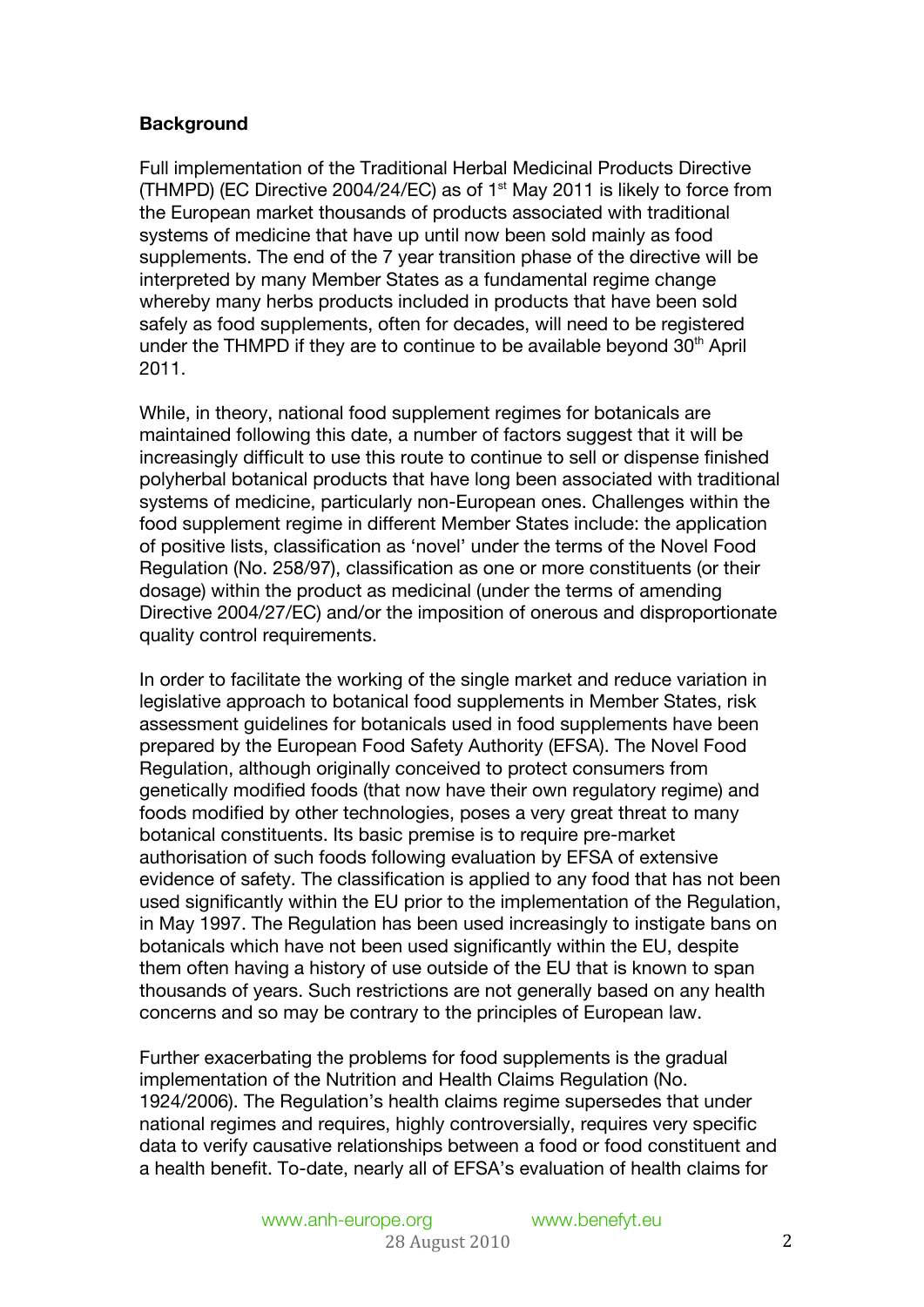botanicals have been unable to establish a causative relationship. Unless the requirements for health claims are changed, it can be assumed that almost all health claims will be disallowed. This will cause greater, rather than less, confusion among consumers, especially for over-the-counter (OTC) products.

The simplified medicinal product registration scheme offered by the THMPD provides an additional regulatory route, specifically intended for botanicals associated with traditional systems of medicine. However, a series of eligibility and technical challenges, as well as prohibitive costs, prevent a very large number of traditional medicines, especially from non-European traditions such as Ayurveda and traditional Chinese medicine (TCM), from being registered under the scheme. A failure to alter the regulatory regime for such products is therefore likely to lead to very substantial losses of products from the European market with consequential impact on businesses manufacturing and supplying them.

Certain companies operating in Europe have been successfully obtaining relatively small numbers of registrations under the scheme. However, such companies are atypical of those associated with the Indian or Chinese traditions, as well as minor European traditions and other lesser non-European traditions. Typical stakeholders involved with Ayurveda and TCM generally supply a large number of polyherbal products, each with low annual sales volumes. It is the unnecessary complexity of the quality control requirements associated with THMPD that provide the primary obstacle as well as the prohibitive costs associated with the scheme. Many products are also simply not eligible to the scheme, given in particular the lack of use of equivalent products within the EU for 15 years (a requirement of the '30-year rule'; Article 16c). In addition, many traditional uses have been deemed unacceptable by Member State competent authorities or the Committee on Herbal Medicinal Products (HMPC), often because they relate to 'major' ailments or their use is seen to require the supervision of a medical practitioner (Article 16a1(a)). Finally, many companies have had great difficulty meeting the technical requirements stipulated by the European Medicines Agency, or they simply have been unable to afford the costs of required quality control (especially stability) tests. This has meant that many applications for the scheme have either not been able to be started or ones which have started have had to be aborted.

A proportionate scheme would allow the costs of registration for a given product to be readily borne from profits yielded by one or two year's sales of that product. Presently, the scheme typically costs  $€60,000 - €350,000$  per product and so is inaccessible to the majority of stakeholders engaged with non-European traditional medicinal systems. Some of the stakeholders (all of which are small-to-medium-sized enterprises [SMEs], often employing less than 10 persons) support product lines comprised of more than 1000 herbal products, the majority being polyherbal.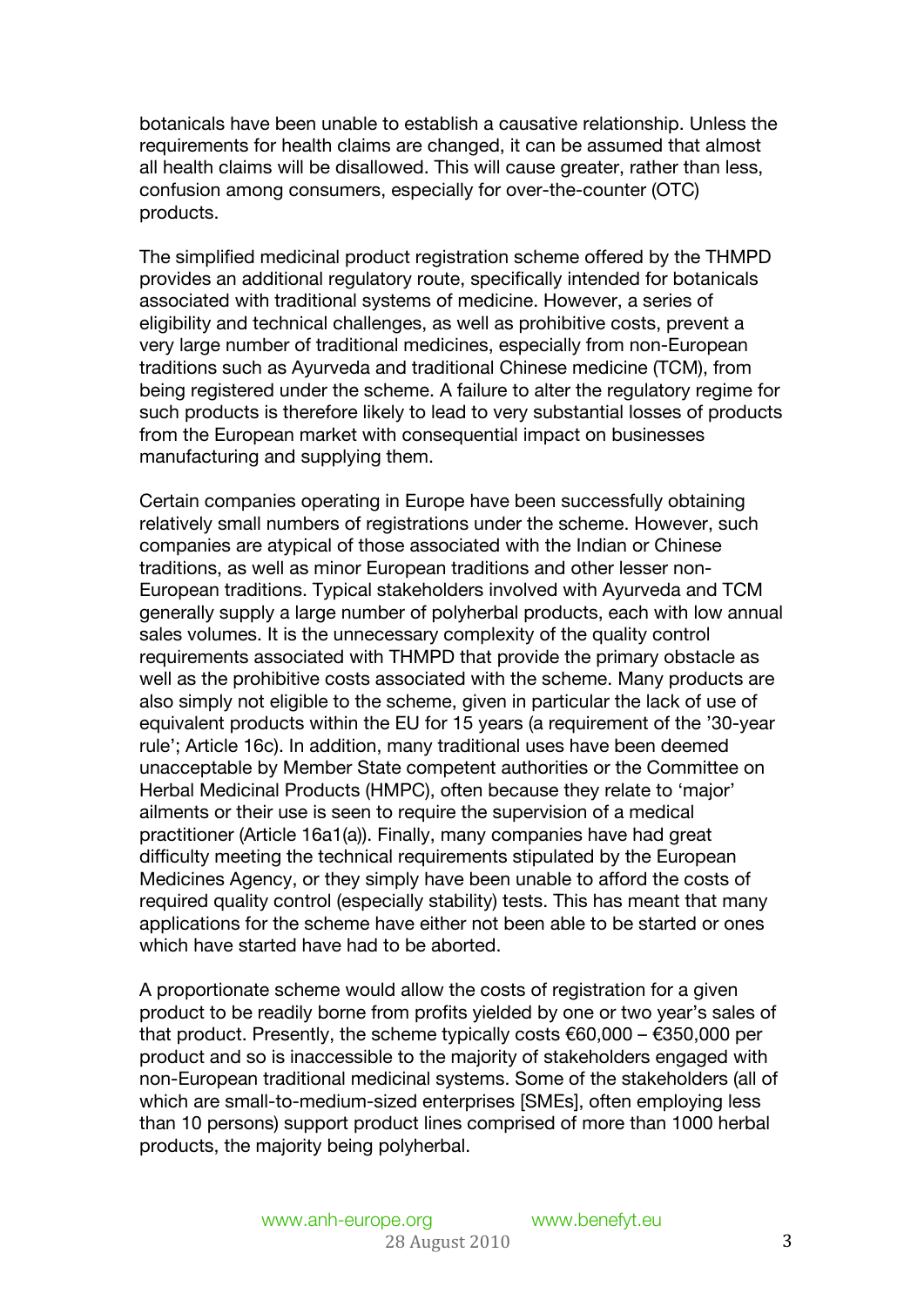

**Figure 1.** European legal context of traditional herbal medicinal products (THMPs) in relation to other categories of products containing botanical ingredients. Foods are regulated under EU General Food Law (Regulation (EC) No 178/2002); novel foods under the Novel Foods Regulation (No 258/97, as amended); food supplements under the Food Supplements Directive (2002/46/EC, as amended), medicinal product market authorisations under the Human Medicinal Products Directive (HMPD) (2001/83/EC, as amended) and THMPs under the amending directive (2004/24/EC) of the HMPD.

## **Weaknesses of the existing regulatory framework**

The majority of products associated with traditional systems of medicine have to-date been sold as food supplements, rather than as medicines (Fig. 1). These products have a remarkably good safety record, with only limited examples of adverse events, these often having been associated with poor quality control, misidentification of herbs used in formulations, or even deliberate 'spiking' with pharmaceuticals. It is well recognised that measures to reduce such risks would further safeguard public health, however, excessive and disproportionate regulation could dramatically reduce consumer choice and so impede the ability of the general public to access safe natural products used to support their wellbeing.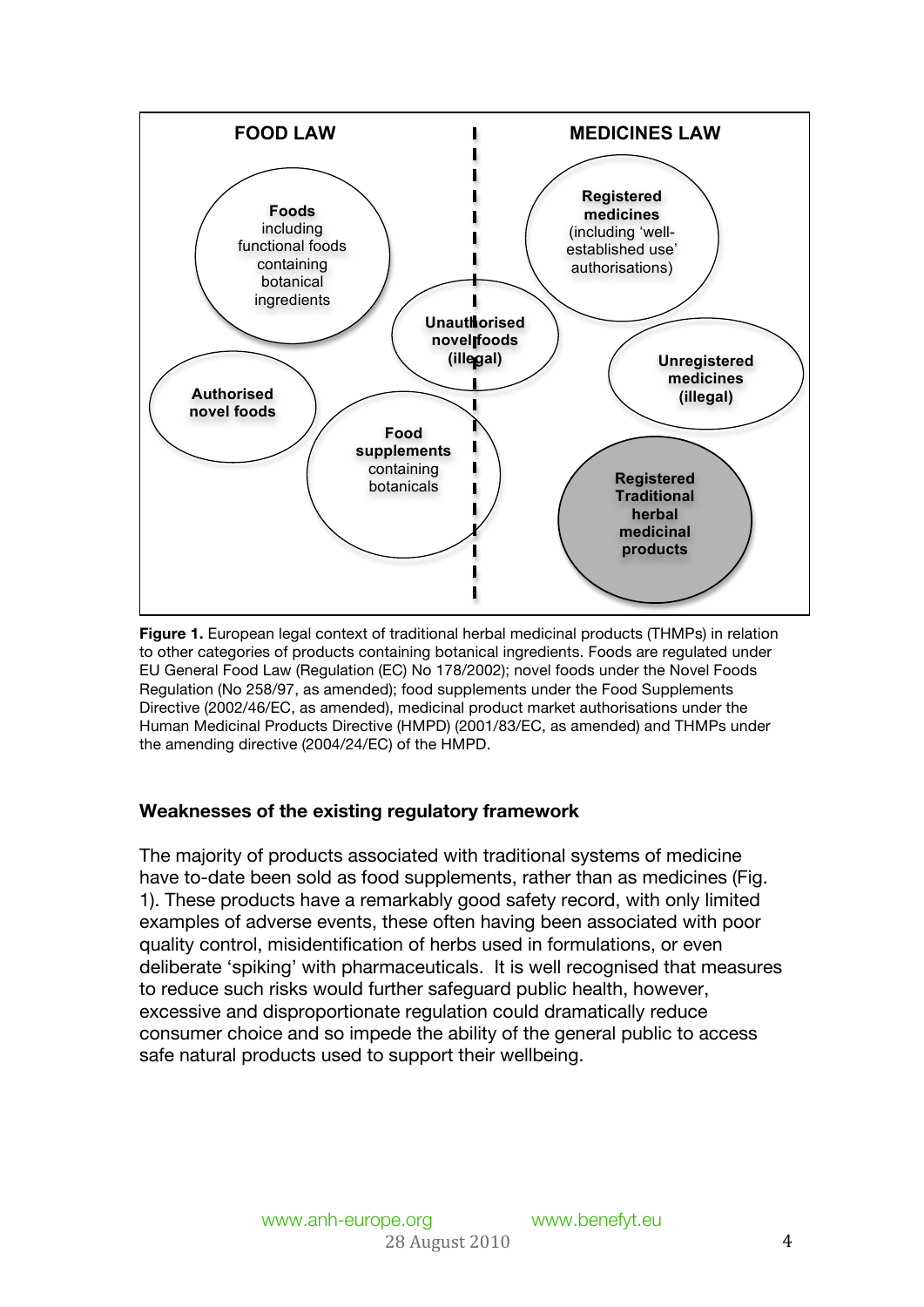The European Commission has made clear<sup>1</sup> that it will not harmonise EUwide food supplements containing botanical ingredients, at least in the near future. Accordingly, botanical food supplements will be regulated at a national level, although the European Food Safety Authority (EFSA) has issued guidance<sup>2</sup> to facilitate this process. Considerable differences in national regulatory systems mean that free movement of food supplements between Member States is far from assured, especially following the end of the transition phase of the THMPD. The European Commission has also stressed how the Novel Food Regulation will provide an important regulatory tool to harmonise the market for botanicals used in food supplements, stressing how it might regard a plant extract as 'novel', even when the plant from which the extract is derived is not regarded as 'novel'.<sup>1</sup> Such an approach will prove highly restrictive for many botanicals associated with traditional systems of medicine.

Consequentially, after 30<sup>th</sup> April 2011, polyherbal products associated with traditional medicinal systems that are unable to negotiate the THR scheme, whether for eligibility, technical or economic reasons, are at grave risk of being classified by Member State competent authorities as unauthorised novel foods or unlicensed medicinal products (Fig. 1). Such products would effectively 'fall between the two stools' of European food and medicinal law (Fig. 1). The loss of such products would be catastrophic both to the many SMEs involved in the sector, and they would infringe human rights, so breaching the principles set out in the Charter of Fundamental Rights which is now recognized in European law following the passage of the Lisbon Treaty.

<sup>1</sup> European Commission (2008). Report from the Commission to the Council and the European Parliament on the use of substances other than vitamins and minerals in food supplements. COM(2008) 824 final. European Commission, Brussels.

<sup>2</sup> EFSA Scientific Committee (September 2009 update). Guidance on Safety assessment of botanicals and botanical preparations intended for use as ingredients in food supplements. European Food Safety Authority, Parma.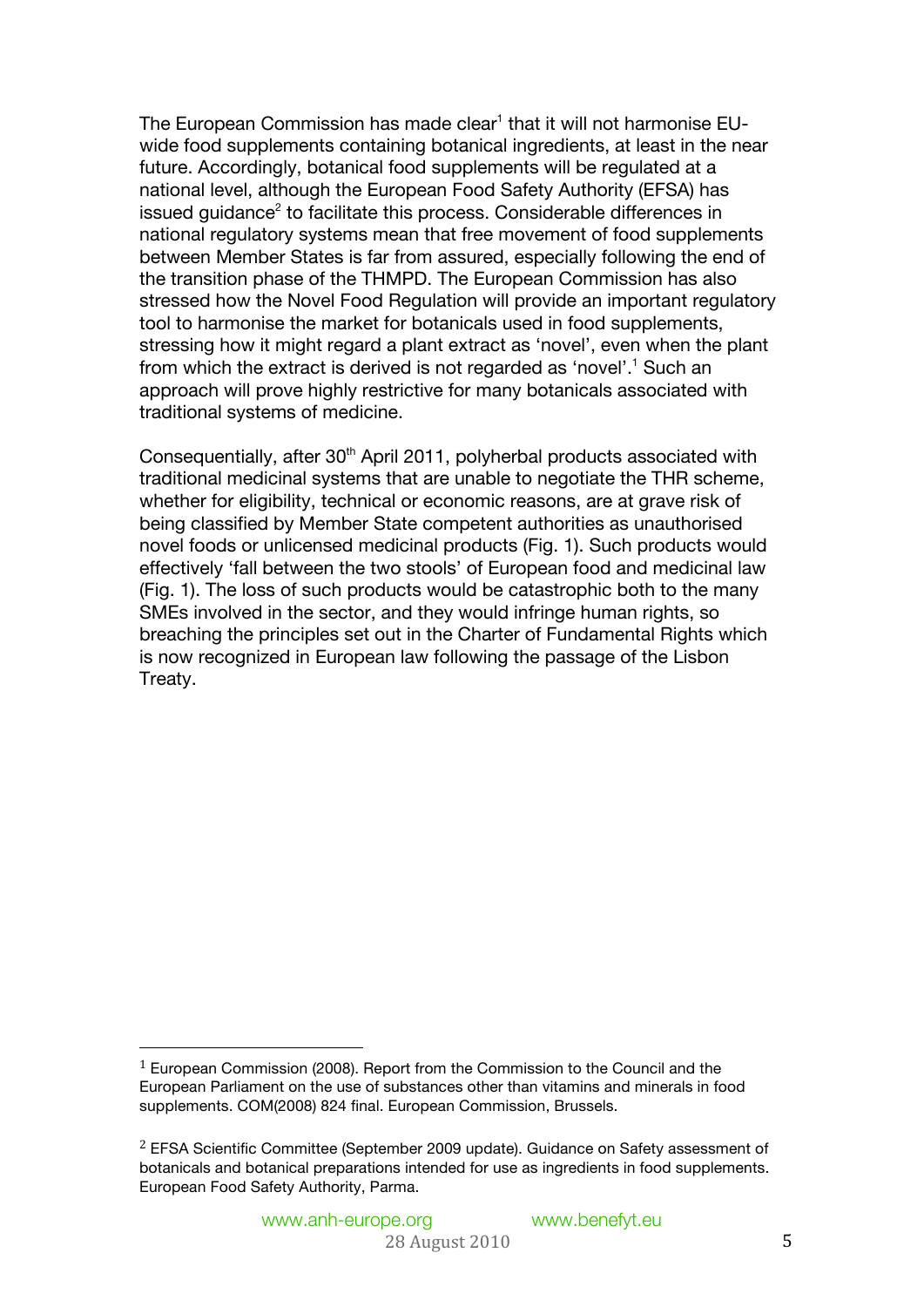## **Ways forward**

In order to address the problems for the sector that are otherwise due to manifest in the second half of 2011, it is imperative to take a range of concerted actions. These actions must address both the immediate problems associated with the existing regulatory frameworks, as well as helping to facilitate the development of a more appropriate framework that allows not only the viability of traditional systems of medicine in Europe, but also allows such systems to expand and flourish. Concerted actions of this type must at the same time be realistic, taking into account existing European and national legislative models, principles of European law and scientific understanding and perceptions of traditional systems of medicine.

Scientists (including pharmacognosists and pharmacists), stakeholders, practitioners and European lawyers have been brought together by ANH-Intl and EBF to develop both short and longer-term actions to facilitate the survival, viability and expansion of the sector. A key part of this process is to ensure products are subjected to appropriate quality controls to ensure both their effectiveness and safety.

Three coordinated actions are proposed by ANH-Intl and EBF as follows:

#### *Short-term actions*

- a. Improvement of the food supplements regime EU-wide
- b. Judicial review of the THMPD

## *Longer-term action*

c. Facilitation of a new regulatory framework for traditional medicinal products

Further detail on each action is given below.

Note: while a changes to the health claims regime under the Nutrition and Health Claims are much needed, the Regulation is so poorly conceived that a very broad cross-section of stakeholders across the food and natural health product sectors are working to positively shape it. Accordingly, for the time being, both ANH-Intl and EBF will not directly contest the Regulation given their existing commitments.

## **ACTION 1: Improvement of the food supplements regime**

There is a great need for clarification of the food supplements regime, in different Member States, especially to facilitate the functioning of the single market of the EU. While the EFSA guidance for botanicals will facilitate a more harmonised approach, there are many ways in which the guidance, and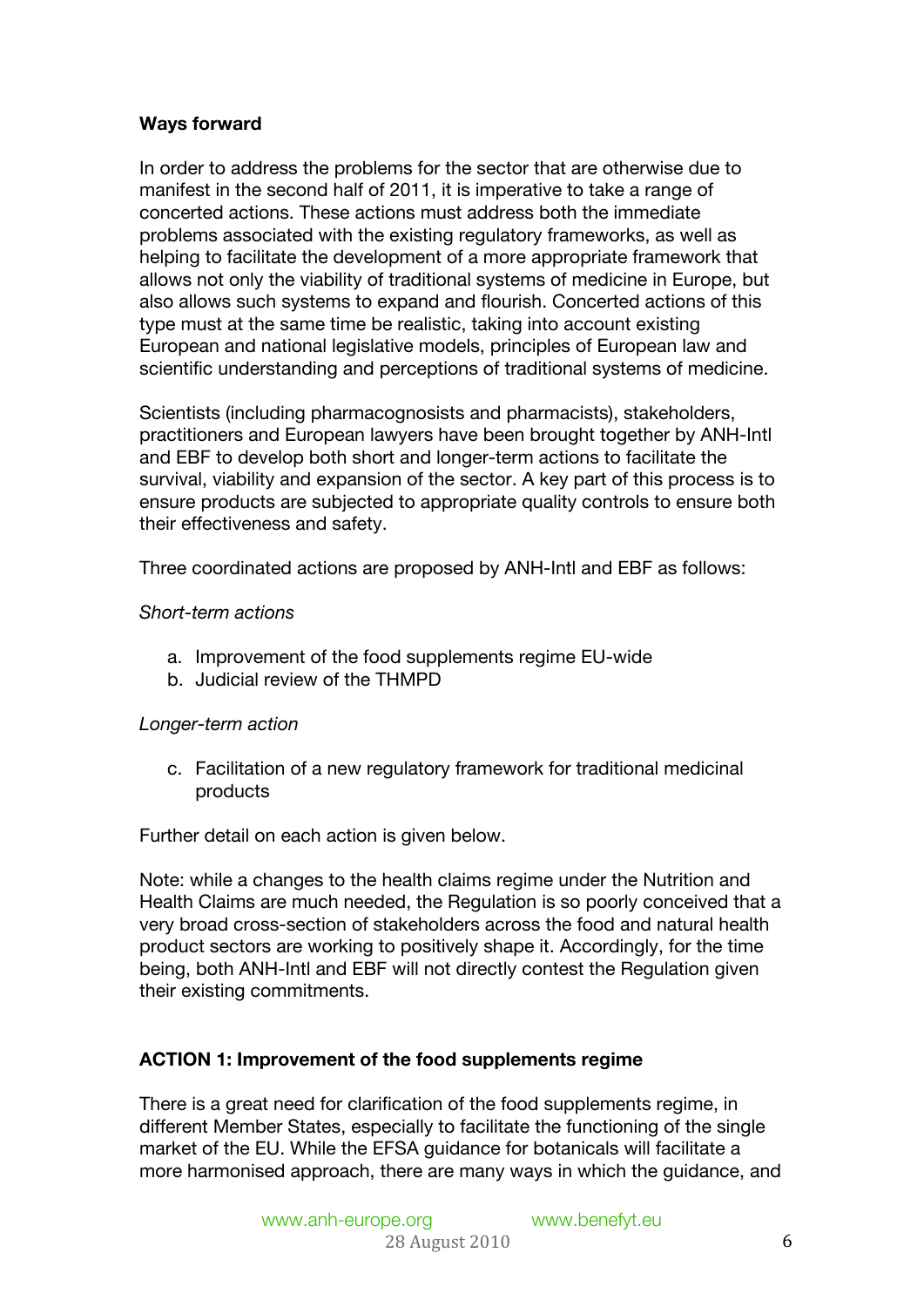associated compendium, can be interpreted. Some interpretations by Member State competent authorities are not scientifically rational (e.g. France; green tea, only aqueous extracts allowed). A more equitable approach between Member States is also required given the requirements of the Mutual Recognition Regulation (No. 768/2008), which ensures that goods sold safely in one Member State should be available in others.

ANH-Intl and EBF are developing a workplan to:

- a. Facilitate the expansion of the EFSA compendium of botanicals used in food supplements as well as its appropriate, scientifically-based interpretation
- b. Lobby EFSA, relevant Member State authorities and the European Parliament to modify the existing compendium where necessary
- c. Consult with Member State competent authorities to ensure a more 'level playing field' in the approaches taken to the approval of botanicals in food supplements
- d. Reduce the inappropriate categorisation by European authorities of botanicals of non-European origin as novel foods, or unlicensed medicinal products.

## **ACTION 2: Judicial review of the THMPD**

The legal text of the THMPD is problematic. It is this text, and its specific reference to quality control guidelines in the over-arching Directive 2001/83/EC that is responsible for the excessively restrictive eligibility requirements of the THR scheme, as well as the onerous quality controls that result in the prohibitive costs for registration of polyherbal products associated with non-European traditions, such as Ayurveda and TCM.

These regulatory requirements were not developed following adequate appraisal of the types of business operating in the sector, information that should have been available to the European Commission (the responsibility of the Directorate-General for Enterprise and Industry until late 2009), Member States and the European Parliament at the time the directive was proposed and passing through the legislative process in the European Parliament (2001-2004). Regulatory impact assessments carried out during this time were woefully inadequate and did not represent sufficiently the sectors most directly responsible for the manufacture or supply of classical medicines, especially those relating to non-European or minor traditions. Accordingly, SMEs involved with non-European and minor traditions are most adversely affected by the existing regulatory framework, which is currently set to force closure of those businesses whose operation is engaged solely with the manufacture or supply of traditional medicinal products in Europe.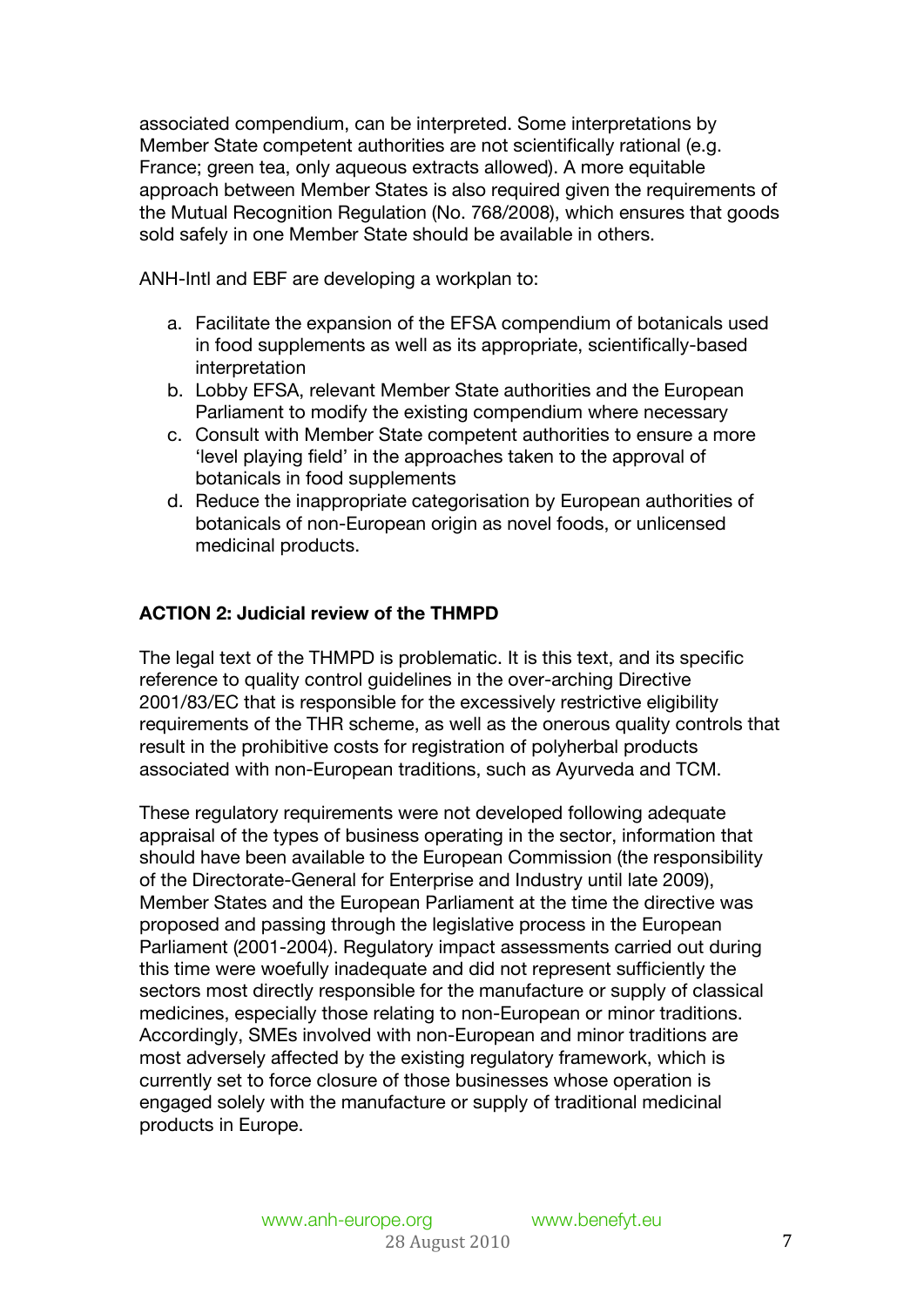Furthermore, given that regulatory systems for traditional medicinal products are in the process of development in many other parts of the world, and given the known influence of EU regulatory models outside of Europe, the existence of an inappropriate EU framework could yield negative impacts well beyond the European region.

It is therefore of paramount importance that the EU regulatory framework for traditional medicines is re-shaped, prior to it being fully 'cemented' following the expiry of its transition phase. Such amendment can be achieved in one of two ways; either through a willingness for amendment by the European Commission, Member States and the European Parliament (potentially achievable by effective lobbying and advocacy), or through judicial review.

It is the considered opinion of the ANH-Intl and EBF experts that there is inadequate willingness for amendment of the THMPD by at least the European Commission and Member States at the present time, and especially prior to 30<sup>th</sup> April 2011. A moderate level of lobbying over the problems caused by the Directive, as well as consultations by the Chinese and Indian governments which have raised many concerns to the European Commission and Member States, have so far yielded little. Accordingly, judicial review is proposed. ANH-Intl has received an opinion from a leading, London-based firm of European lawyers (11KBW), which is guiding its legal strategy.

The judicial review must be initiated through a domestic (European Member State) court and, in order to gain standing for judicial review, it would need to follow the rejection of an application to the THR scheme. The intention would be to seek from this national court a reference to the European Court of Justice.

The principle grounds for challenge have been identified as follows:

- a. *Proportionality* combined with a restriction of freedom of movement of goods argument (under Article 28 EC of the Treaty of the European Community). This argument will expose the manner in which the Directive, and associated European laws and guidelines, disproportionately impacts stakeholders associated with non-European and minor traditional systems of medicine in Europe. Amongst other things, the monographs developed by the Committee on Herbal Medicinal Products will be challenged, the unnecessarily onerous nature of the technical requirements for the scheme will be exposed in terms of the intended purpose of the Directive, and, deficiencies in the technical requirements will be revealed, demonstrating that they do not adequately guarantee the safety of products
- b. *Transparency*, an argument focusing mainly on the lack of transparency as to the nature of the technical (including quality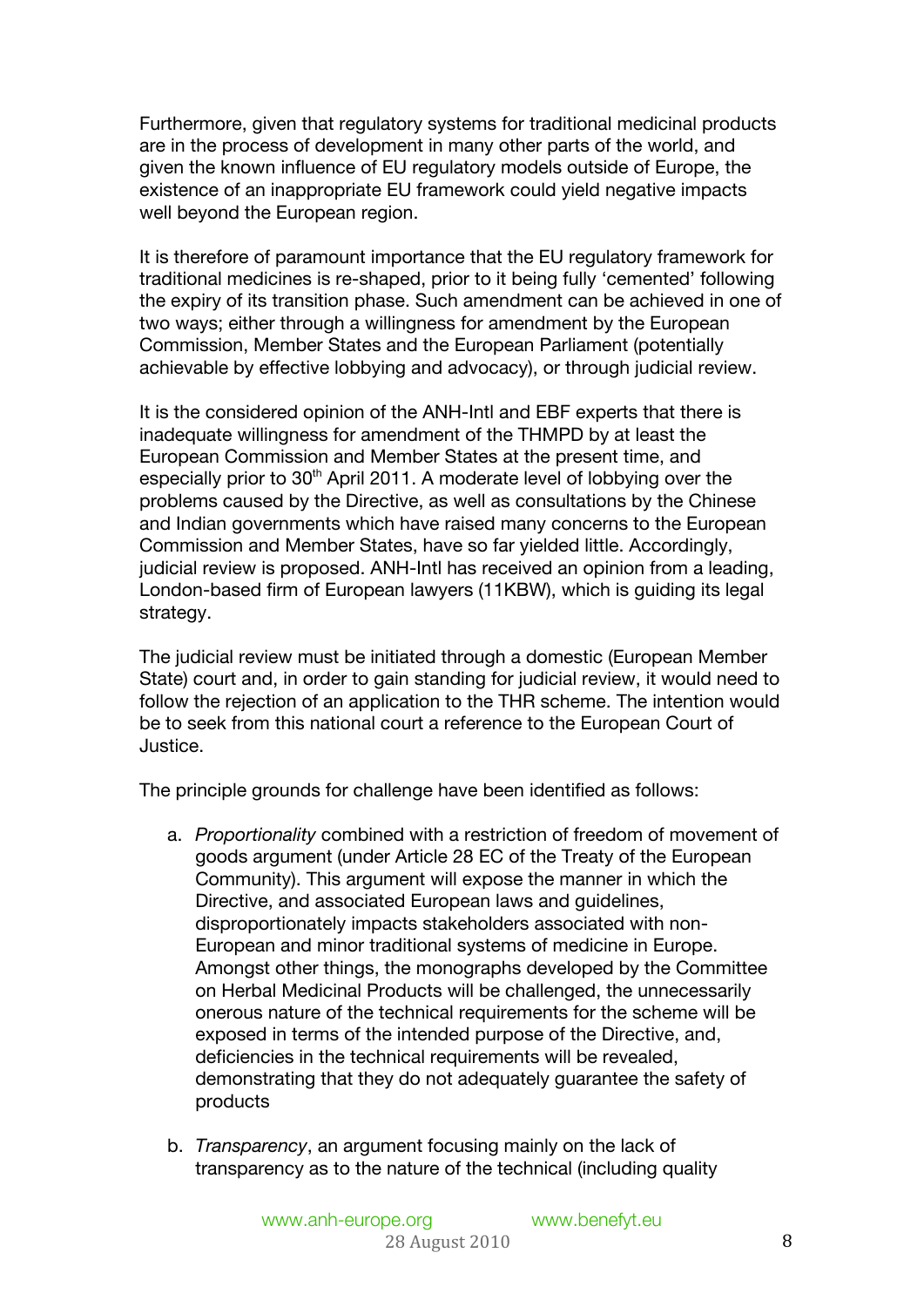control) requirements at the time the THMPD was passing through the legislative process, prior to 31<sup>st</sup> March 2004

c. A human rights/cultural discrimination argument, which will delineate the social and cultural impacts of the planned restriction of access to products associated with traditional medicinal systems.

In parallel to the proposed EU legal process, it is expected that a formal complaint may be made to the World Trade Organization by the Chinese and Indian governments, supported possibly by other governments. This complaint will ramp up the concerns already expressed to European authorities about the impact of the THMPD on exports to the EU of herbal raw ingredients and finished products from China and India. It is proposed that experts in ANH-Intl and EBF will be able to facilitate this process. Such a complaint will apply much needed pressure on European authorities over the period that the judicial review of the THMPD is in process.

### **ACTION 3: Facilitation of a new regulatory framework for traditional medicinal products**

The need to facilitate a new regulatory framework was the justification for the establishment of the EBF. Work on a draft regulatory model was commenced in early 2010, and has received considerable inputs from Peter Bogaert, a leading European lawyer specialising in EU medicinal law, pharmacognosists, analytical chemists, phytotherapists, practitioners of Chinese and Indian medicine systems and a diverse range of stakeholders in the sector. The model has become known as the Benefyt model.

The purpose of the model is to act as the basis for a new regulatory framework that not only replaces the THMPD, but also expands on its present scope. The model, therefore, aims not only to cater for OTC herbal medicines, but deals with practitioner prescribed and pharmacy-dispensed traditional herbal products, as well as those that are currently sold in some Member States as food supplements. The model effectively helps forge a 'third category' of products, that could be created between the regulatory regimes for foods and medicines. It is known that this type of framework, used in some other parts of the world (e.g. Canada, Australia) is of interest to regulators within the European Commission and it is intended that the Benefyt model will provide the basis for a future legislative proposal.

Critically important to the development of the model has been the inclusion of quality control requirements that are both feasible for the vast majority of stakeholders in the sector, while at the same time ensuring a very high level of quality and safety of products. A major 'selling point' of the Benefyt model to legislators and politicians alike will be that the Benefyt model offers a higher level of safety for products than the THMPD, while at the same time considerably cheaper. Additionally, the quality control elements of the